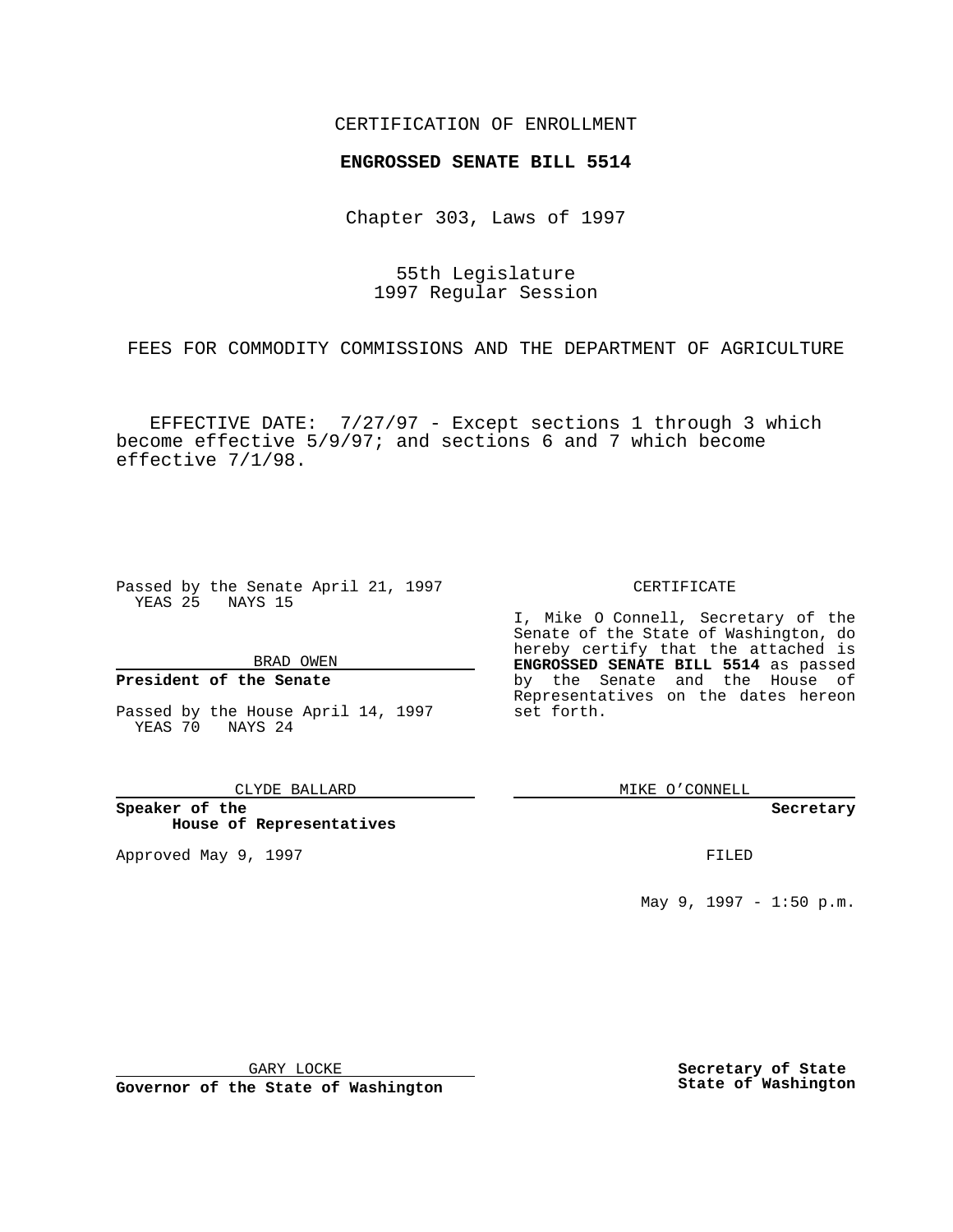# **ENGROSSED SENATE BILL 5514** \_\_\_\_\_\_\_\_\_\_\_\_\_\_\_\_\_\_\_\_\_\_\_\_\_\_\_\_\_\_\_\_\_\_\_\_\_\_\_\_\_\_\_\_\_\_\_

\_\_\_\_\_\_\_\_\_\_\_\_\_\_\_\_\_\_\_\_\_\_\_\_\_\_\_\_\_\_\_\_\_\_\_\_\_\_\_\_\_\_\_\_\_\_\_

## AS AMENDED BY THE HOUSE

Passed Legislature - 1997 Regular Session

**State of Washington 55th Legislature 1997 Regular Session**

**By** Senators Morton, Rasmussen and Swecker; by request of Department of Agriculture

Read first time 01/29/97. Referred to Committee on Agriculture & Environment.

 AN ACT Relating to authorizing fees for commodity commissions and the department of agriculture; amending RCW 43.135.055, 15.28.180, 15.86.070, 22.09.050, and 22.09.055; adding a new section to chapter 43.23 RCW; creating a new section; providing an effective date; and declaring an emergency.

BE IT ENACTED BY THE LEGISLATURE OF THE STATE OF WASHINGTON:

 NEW SECTION. **Sec. 1.** The legislature finds that Initiative Measure No. 601, adopted by the people of the state of Washington, limits fee increases by requiring that any increases in fees beyond the levels expressly allowed under the initiative receive the prior approval of the legislature. The legislature finds that a more direct system of allowing the people to control fee increases predates Initiative Measure No. 601. This system developed in agricultural communities and provides these communities with direct control of the fees of the agricultural commodity commissions they created to serve them. The system requires those who pay the assessments levied by commodity commissions and boards to approve of assessment increases by referendum. It is at the heart of the statutes and marketing orders and agreements under which agricultural commodity commissions and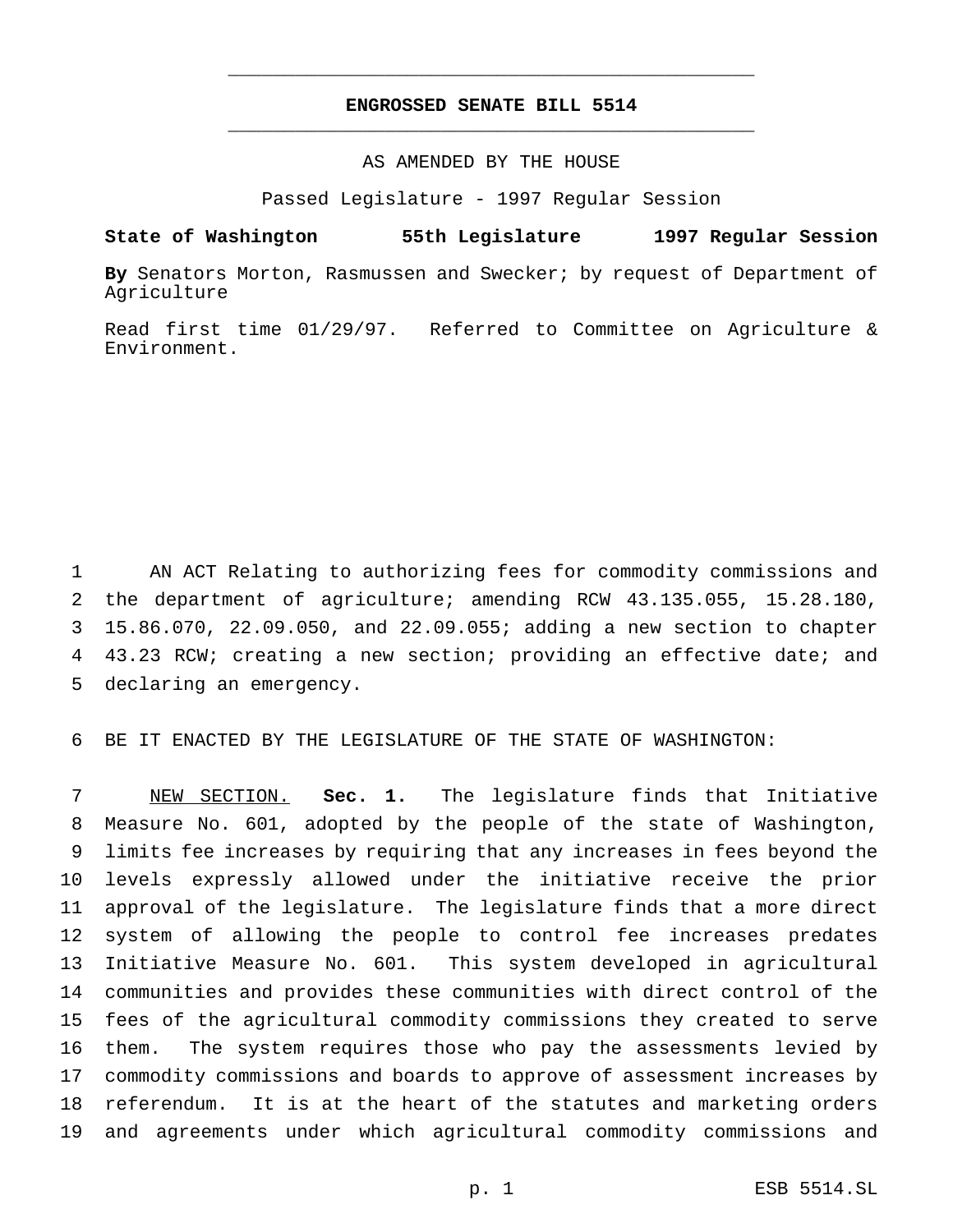boards are created. The legislature does not believe that the adoption of Initiative Measure No. 601 was intended to dilute in any manner this more direct control held by the people governed by commodity commissions or boards over the fees they pay in the form of such assessments. Therefore, the legislature defers to this more direct control of these assessments so long as the authority to approve or disapprove of increases in these assessments is by referendum held directly by those who pay them.

 **Sec. 2.** RCW 43.135.055 and 1994 c 2 s 8 are each amended to read as follows:

11 (1) No fee may increase in any fiscal year by a percentage in excess of the fiscal growth factor for that fiscal year without prior legislative approval.

 (2) This section does not apply to an assessment made by an 15 agricultural commodity commission or board created by state statute or 16 created under a marketing agreement or order under chapter 15.65 or 17 15.66 RCW if the assessment is approved by referendum in accordance 18 with the provisions of the statutes creating the commission or board or 19 chapter 15.65 or 15.66 RCW for approving such assessments.

 **Sec. 3.** RCW 15.28.180 and 1992 c 87 s 1 are each amended to read as follows:

 $(1)$  The same assessment shall be made for each soft tree fruit, except that if a two-thirds majority of the state commodity committee of any fruit recommends in writing the levy of an additional assessment on that fruit, or any classification thereof, for any year or years, the commission may levy such assessment for that year or years up to the maximum of eighteen dollars for each two thousand pounds of any fruit except cherries or any classification thereof, as to which the assessment may be increased to a maximum of thirty dollars for each two thousand pounds, and except pears covered by this chapter, as to which the assessment may be increased to a maximum of eighteen dollars for each two thousand pounds: PROVIDED, That no increase in the assessment on pears becomes effective unless the increase is first referred by the commission to a referendum by the Bartlett pear growers of the state and is approved by a majority of the growers voting on the referendum. The method and procedure of conducting the referendum shall be determined by the commission. Any funds so raised shall be expended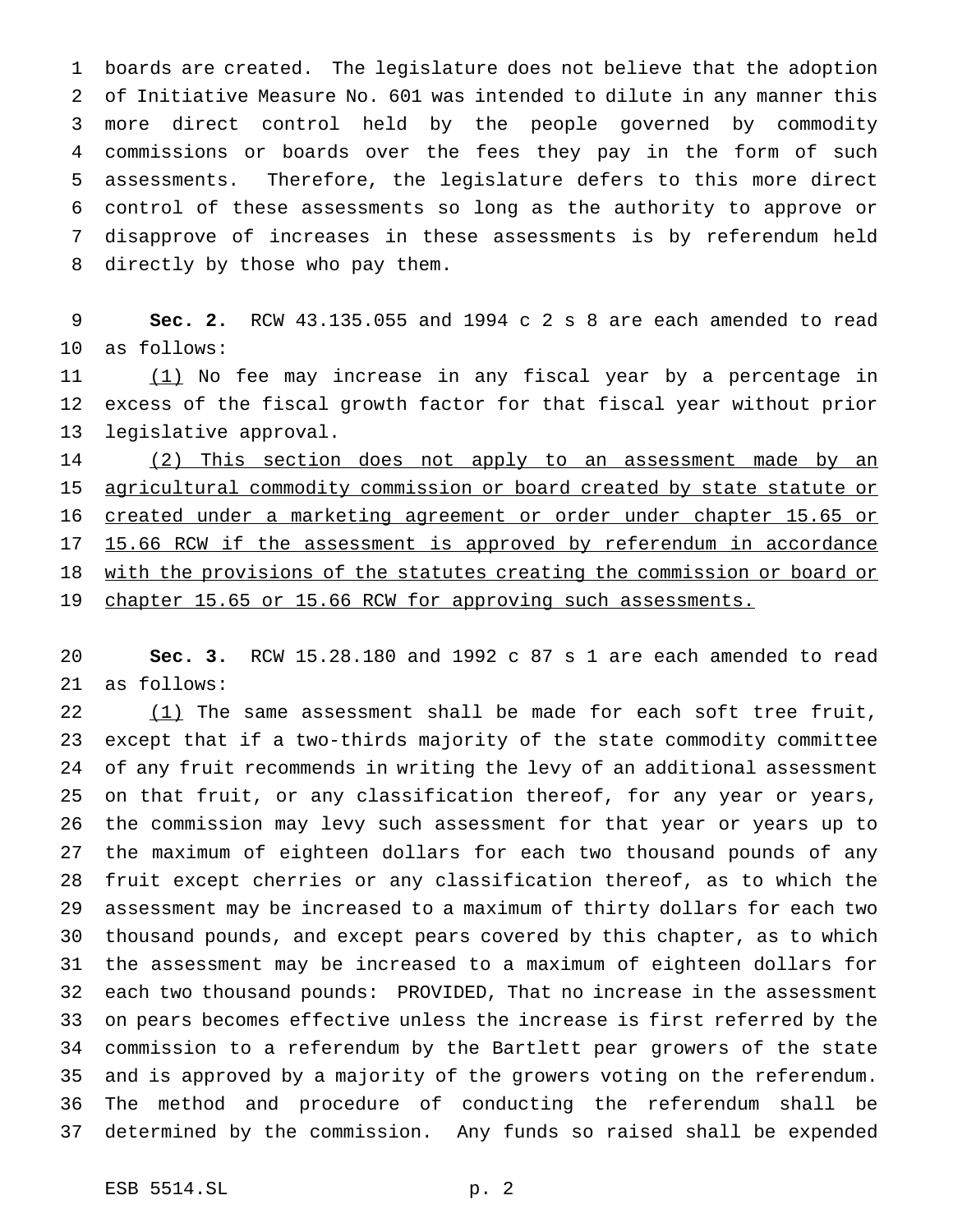solely for the purposes provided in this chapter and solely for such fruit, or classification thereof.

 The commission has the authority in its discretion to exempt in whole or in part from future assessments under this chapter, during such period as the commission may prescribe, any of the soft tree fruits or any particular strain or classification of them.

 (2) An assessment levied under this chapter may be increased in excess of the fiscal growth factor as determined under chapter 43.135 9 RCW if the assessment is submitted by referendum to the growers who are 10 subject to the assessment and the increase is approved by a majority of 11 those voting on the referendum. The method and procedure of conducting 12 the referendum shall be determined by the commission.

 **Sec. 4.** RCW 15.86.070 and 1992 c 71 s 10 are each amended to read as follows:

 (1) The director may adopt rules establishing a certification program for producers, processors, and vendors of organic or transition to organic food. The rules may govern, but are not limited to governing: The number and scheduling of on-site visits, both announced and unannounced, by certification personnel; recordkeeping requirements; and the submission of product samples for chemical analysis. The rules shall include a fee schedule that will provide for the recovery of the full cost of the organic food program. Fees collected under this section shall be deposited in an account within the agricultural local fund and the revenue from such fees shall be used solely for carrying out the provisions of this section, and no appropriation is required for disbursement from the fund. The director may employ such personnel as are necessary to carry out the provisions of this section.

 (2) The fees established under this section may be increased in excess of the fiscal growth factor as provided in RCW 43.135.055 for 31 the fiscal year ending June 30, 1998.

 NEW SECTION. **Sec. 5.** A new section is added to chapter 43.23 RCW to read as follows:

 The director may collect moneys to recover the reasonable costs of publishing and disseminating informational materials by the department. Materials may be disseminated in printed or electronic format. All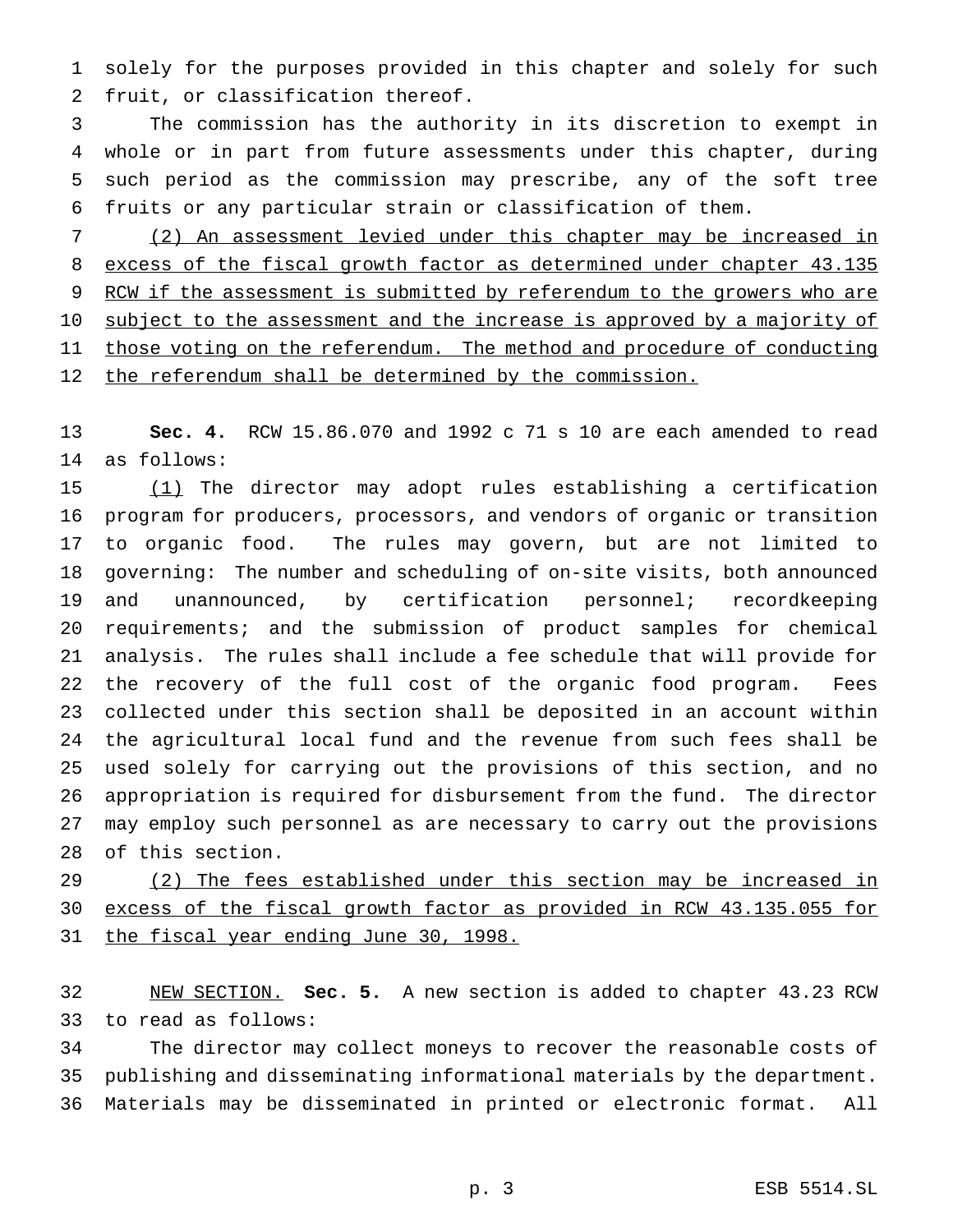moneys collected shall be deposited in the agricultural local fund or other appropriate fund administered by the director.

 **Sec. 6.** RCW 22.09.050 and 1994 c 46 s 4 are each amended to read as follows:

 Any application for a license to operate a warehouse shall be 6 accompanied by a license fee of ((twelve hundred)) one thousand three 7 hundred fifty dollars for a terminal warehouse, ((nine hundred)) one 8 thousand fifty dollars for a subterminal warehouse, and ((three hundred 9 and fifty)) five hundred dollars for a country warehouse. If a licensee operates more than one warehouse under one state license as provided for in RCW 22.09.030, the license fee shall be computed by multiplying the number of physically separated warehouses within the station by the applicable terminal, subterminal, or country warehouse license fee.

 If an application for renewal of a warehouse license or licenses is not received by the department prior to the renewal date or dates established by the director by rule, a penalty of fifty dollars for the first week and one hundred dollars for each week thereafter shall be assessed and added to the original fee and shall be paid by the applicant before the renewal license may be issued. This penalty does not apply if the applicant furnishes an affidavit certifying that he has not acted as a warehouseman subsequent to the expiration of his or her prior license.

 **Sec. 7.** RCW 22.09.055 and 1994 c 46 s 5 are each amended to read as follows:

 An application for a license to operate as a grain dealer shall be 27 accompanied by a license fee of ((<del>six hundred</del>)) <u>seven hundred fifty</u> 28 dollars. The license fee for exempt grain dealers shall be ((one 29 hundred fifty)) three hundred dollars.

 If an application for renewal of a grain dealer or exempt grain dealer license is not received by the department before the renewal date or dates established by the director by rule, a penalty of fifty dollars for the first week and one hundred dollars for each week thereafter shall be assessed and added to the original fee and shall be paid by the applicant before the renewal license may be issued. This penalty does not apply if the applicant furnishes an affidavit